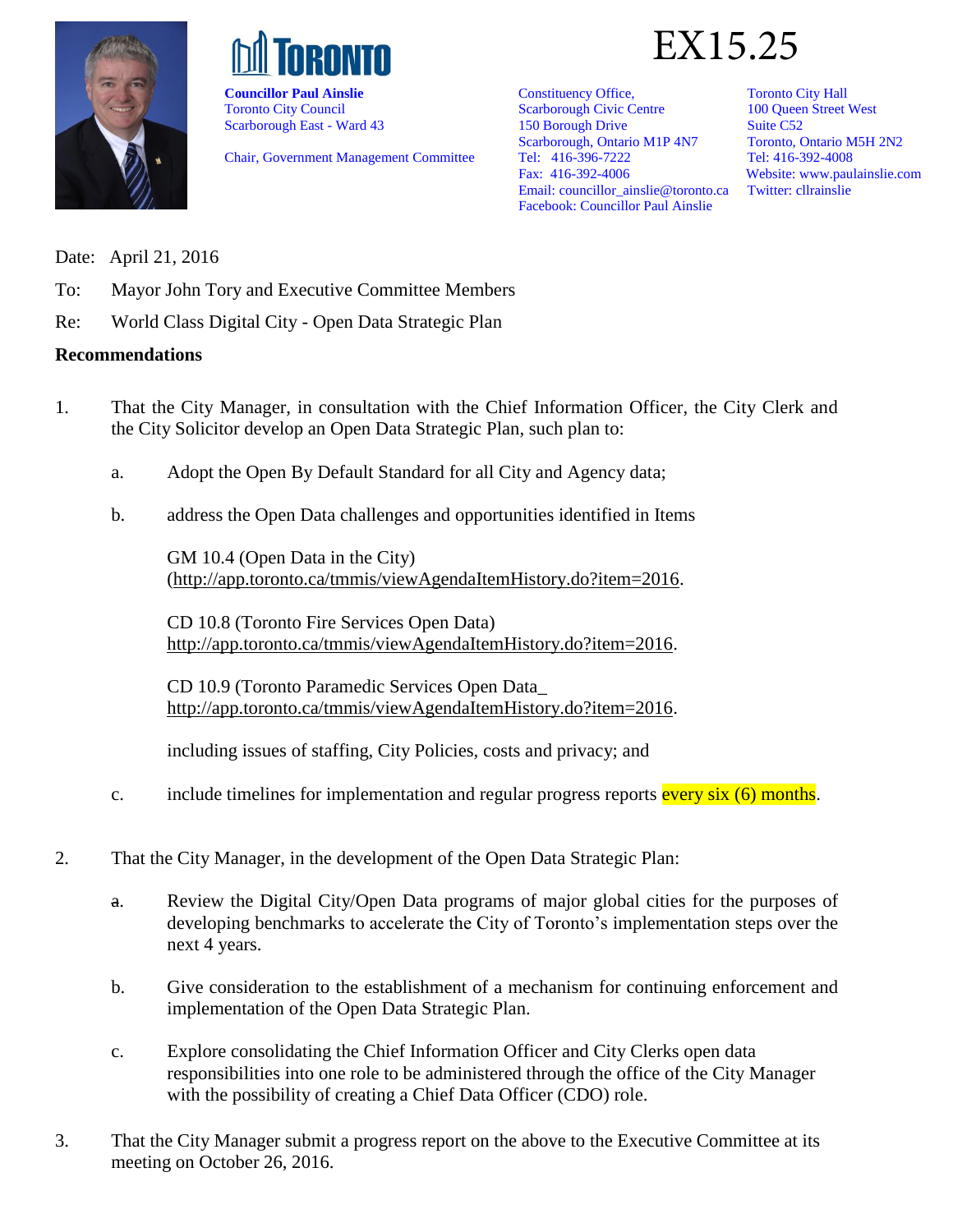### **Background:**

The City of Toronto has an open data policy it is time to put it into practice. A massive amount of data is accumulated by the City. This first step has been successful it is now time to put the data to work enabling the city to capitalize on this investment source. Sharing our data opens opportunities for job creation by providing access to raw data for the focus of creating an information network for our day to day lives.

The City needs a more comprehensive Open Data Strategic Plan, and the City Manager should lead its development. Such a plan could incorporate the Open Data Initiative's key priorities and time frames for implementation, the Open Date policy in the Information Management Framework and could include restructured and better defined staffing and responsibilities to support open data, strategies to work with app developers and digital innovators and advice on how to release complex data sets.

Open Data is not confidential data it's available to anyone who physically visits a municipal counter. It should never be confusing but ready to easily read and download to provide relevant simple information for resident to use. Today open data allows one to easily find restaurants and other amenities; searching for public information on local parks and other city data should be just as easy; unfortunately it is not.

One example of easily viewed datasets are found on the City of Ottawa's Open Data Parks and Recreation website: [http://data.ottawa.ca/dataset?organization=parks-recreation.](http://data.ottawa.ca/dataset?organization=parks-recreation) The City of Vancouver's website has an Open Data catalogue providing free and open access to over 145 City datasets with new datasets added on a continual basis [http://vancouver.ca/your-government/open-data](http://vancouver.ca/your-government/open-data-catalogue.aspx)[catalogue.aspx.](http://vancouver.ca/your-government/open-data-catalogue.aspx)

Digital innovators who want to work in Toronto are taking their business to cities who have embraced their open data policy by implementing it. Cities such as Ottawa, Vancouver, Chicago and New York City are economically benefiting and leading with a digital industry.

Toronto has invested in accumulating data but has failed in releasing it causing us to fall behind other cities who have created new employment through a digital industry. These municipalities also better serve their residents by providing them the information they need in a simple well organized format allowing for a more efficient city and municipal government.

Today the City of Toronto has tasked the open data policy with limited practice as it is tasked under two divisions Information Technology and City Clerks. Exploring the viability of consolidating the open data responsibilities to one office for instance the City Manager's office may prove to provide for a fluid implementation process.

Sincerely,

Councillor Paul Ainslie City of Toronto Scarborough East Ward 43